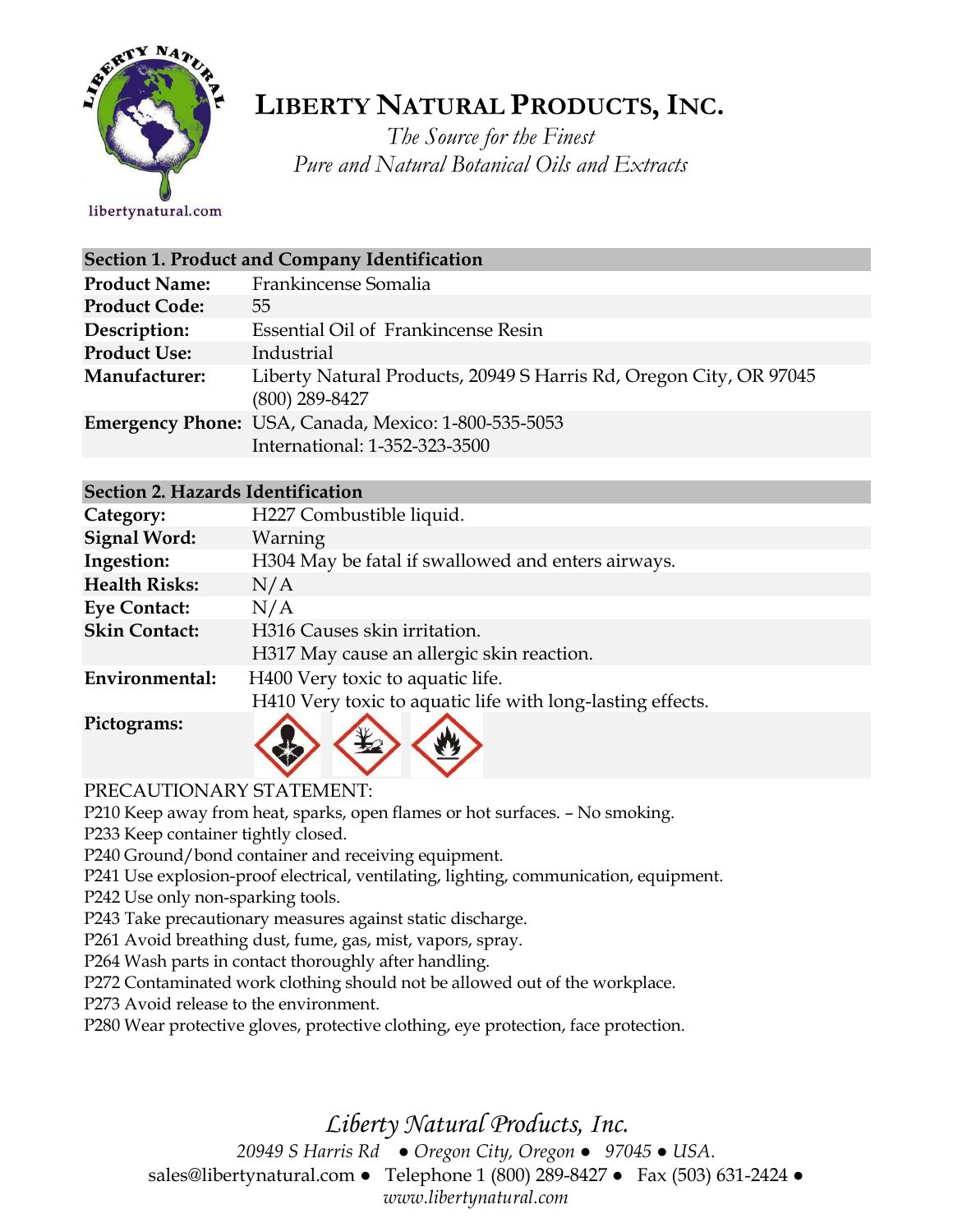| Section 3. Composition and Information on Ingredients |                    |  |
|-------------------------------------------------------|--------------------|--|
| <b>Chemical Name:</b>                                 | Boswellia Carterii |  |
| <b>Physical State:</b>                                | Liquid.            |  |
| $CAS$ #:                                              | 89957-98-2         |  |
| Impurities:                                           | None.              |  |
| <b>Trade Secret Claim:</b>                            | None.              |  |

| <b>Section 4. First Aid Measures</b> |                                                                           |
|--------------------------------------|---------------------------------------------------------------------------|
| Eyes:                                | Rinse eyes immediately with running water at low pressure.                |
|                                      | Consult an ophthalmologist.                                               |
| <b>Skin Contact:</b>                 | Wash area liberally with water.                                           |
| Inhalation:                          | Relocate to fresh air; give artificial respiration if not breathing. Seek |
|                                      | medical assistance as needed.                                             |
| Ingestion in excess:                 | Do not try to induce vomiting. Rinse mouth. Consult a doctor never        |
|                                      | give anything by mouth to a person who is unconscious or having           |
|                                      | convulsions. Seek medical assistance as needed.                           |
| <b>Emergency Care:</b>               | Contact local emergency provider. For non-emergency, contact              |
|                                      | primary care provider.                                                    |
| PPE:                                 | Gloves, lab coat or uniform, safety glasses, eyewash, safety shower.      |

| <b>Section 5. Fire-Fighting Measures</b>     |                                                                                                                                                                                                                                                                                                                                                                                                                                        |                                               |
|----------------------------------------------|----------------------------------------------------------------------------------------------------------------------------------------------------------------------------------------------------------------------------------------------------------------------------------------------------------------------------------------------------------------------------------------------------------------------------------------|-----------------------------------------------|
| Flammability:                                | Flammable.                                                                                                                                                                                                                                                                                                                                                                                                                             |                                               |
| <b>Extinguishing Media:</b>                  | <b>SUITABLE:</b><br><b>NON SUITABLE:</b>                                                                                                                                                                                                                                                                                                                                                                                               | CO <sub>2</sub> foam, dry chemical.<br>Water. |
| <b>Special Fire-Fighting Procedure:</b>      | None                                                                                                                                                                                                                                                                                                                                                                                                                                   |                                               |
| <b>Unusual Fire and Explosion Hazards:</b>   | Vapor may travel to source of ignition and flash back.<br>Vapor may settle low or in confined spaces.<br>May produce a floating fire hazard.<br>Static ignition hazard can result from handling and<br>use. Essential and vegetable oils have the potential to<br>self-heat and contribute to spontaneous combustion<br>when present on fabrics. Caution should be exercised<br>in the storage and launder of fabrics exposed to oils. |                                               |
| <b>PPE</b> and Precautions for Firefighters: | May burn with near invisible flame.<br>Use grounded containers.                                                                                                                                                                                                                                                                                                                                                                        |                                               |
|                                              |                                                                                                                                                                                                                                                                                                                                                                                                                                        |                                               |

## **Section 6. Accidental Release Measures**

| <b>Personal Precautions:</b>      | Avoid all contact with eyes and mucous membranes by            |  |
|-----------------------------------|----------------------------------------------------------------|--|
|                                   | wearing goggles, protective clothing, vapor respirator, boots, |  |
|                                   | gloves, and or self-contained breathing apparatus.             |  |
| <b>Environmental Precautions:</b> | Do not dispose in sewer or in any natural environment.         |  |
| Containment:                      | Absorb with clay, sand, or other non-combustible material.     |  |
|                                   | Prevent entry into waterways, sewers, and confined areas.      |  |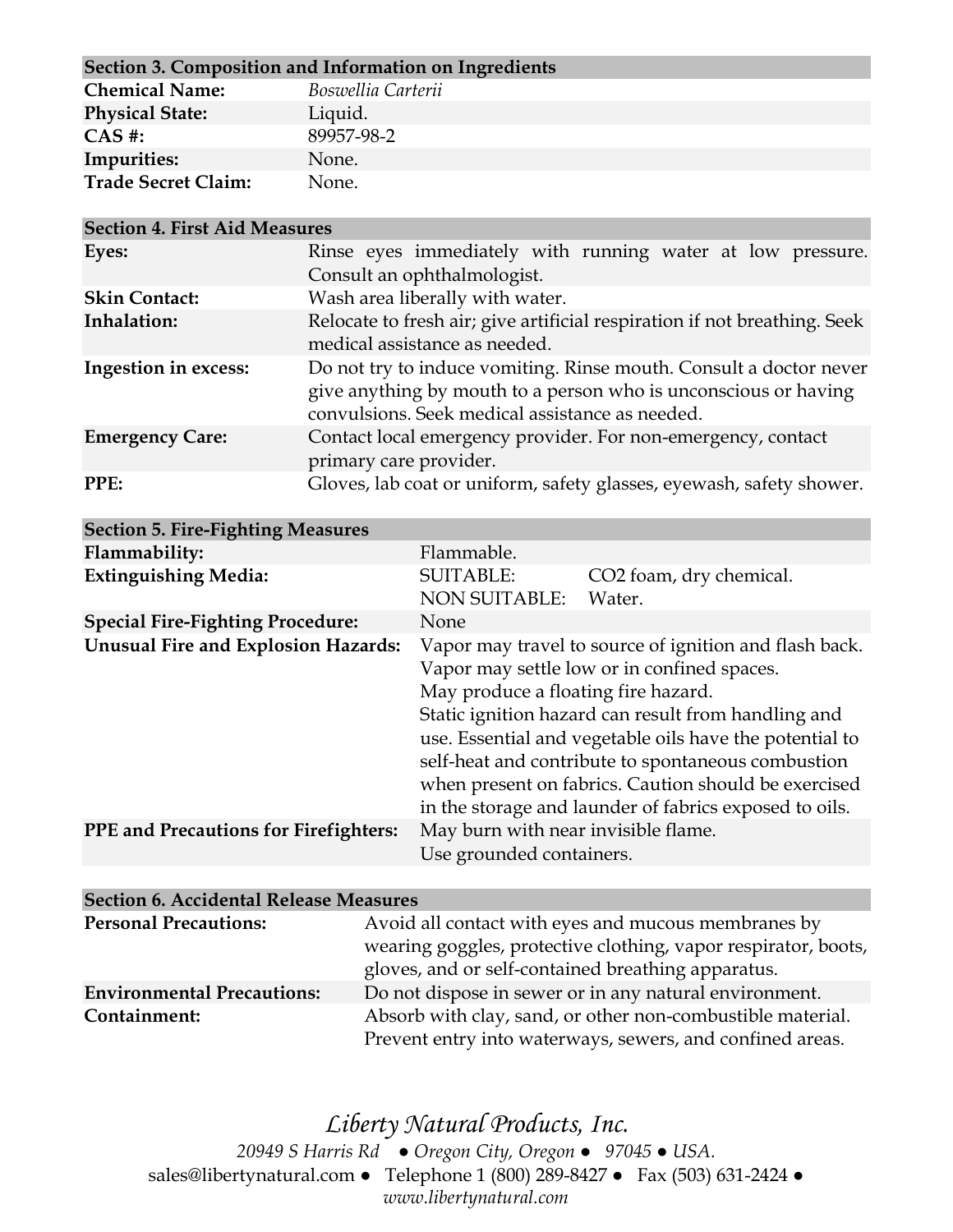| Clean Up: | Once contained wash with plenty of soap and water after    |
|-----------|------------------------------------------------------------|
|           | complete elimination of the product. Small spills can be   |
|           | flushed with large amounts of water.                       |
|           | Large spills-eliminate ignition sources; ground equipment; |
|           | use vapor suppression such as foam; use non-sparking tools |
|           | and non-combustible matter to absorb product and transfer  |
|           | to grounded containers.                                    |
|           |                                                            |

| Section 7. Handling and Storage |                                                                                                            |  |
|---------------------------------|------------------------------------------------------------------------------------------------------------|--|
| <b>Handling Precautions:</b>    | Avoid contact with eyes and mucous.                                                                        |  |
| <b>Storage Precautions:</b>     | Store in sealed container, Keep away from humidity in a<br>fresh place. Keep container closed after using. |  |
| Other:                          | See Section 8                                                                                              |  |

#### **Section 8. Exposure Controls/Personal Protection**

| <b>Engineering Controls:</b>                    | Exhaust ventilation or other engineering controls to keep<br>vapor concentration below their respective threshold limit<br>value. Ensure eyewash stations and safety showers are<br>proximal to the work station. |
|-------------------------------------------------|-------------------------------------------------------------------------------------------------------------------------------------------------------------------------------------------------------------------|
| <b>Respiratory Protection:</b>                  | Assure a good ventilation of work place.                                                                                                                                                                          |
| <b>Hand Protection:</b>                         | Plastic or synthetic rubber impermeable gloves.                                                                                                                                                                   |
| <b>Eye Protection:</b>                          | Goggles giving complete protection to eyes. Eyewash bottle<br>with clean water.                                                                                                                                   |
| <b>Skin and Body Protection:</b>                | Clothes for chemical protection to avoid contact.                                                                                                                                                                 |
| Ingestion:                                      | Do not eat, drink and smoke while using                                                                                                                                                                           |
| <b>Industrial Hygiene:</b>                      | Provide ventilation of the work place to reduce<br>concentrations of the vapor and product.                                                                                                                       |
| <b>OSHA Permissible Exposure Limits (PELs):</b> | N/A                                                                                                                                                                                                               |
|                                                 |                                                                                                                                                                                                                   |

| <b>ACGIH Threshold Limit Values:</b> | N/A |
|--------------------------------------|-----|
|                                      |     |

| <b>Section 9. Physical and Chemical Properties</b> |                                                        |  |
|----------------------------------------------------|--------------------------------------------------------|--|
| Appearance:                                        | Pale yellow or pale amber greenish                     |  |
| Upper/Lower Flammability: $N/A$                    |                                                        |  |
| Odor:                                              | Strong diffusive, fresh, terpenely, green and balsamic |  |
| Vapor Pressure:                                    | $\sim$ 2.2 mm Hg 20 $\rm ^{o}C$                        |  |
| <b>Odor Threshold:</b>                             | N/A                                                    |  |
| <b>Vapor Density:</b>                              | N/A                                                    |  |
| pH:                                                | N/A                                                    |  |
| <b>Relative Density:</b>                           | N/A                                                    |  |
| <b>Melting Point:</b>                              | N/A                                                    |  |
| <b>Freezing Point:</b>                             | N/A                                                    |  |
| Solubility:                                        | Insoluble                                              |  |
| Initial Boiling Point and Boiling Range: $N/A$     |                                                        |  |
| <b>Flash Point:</b>                                | 117°F / 47.2°C                                         |  |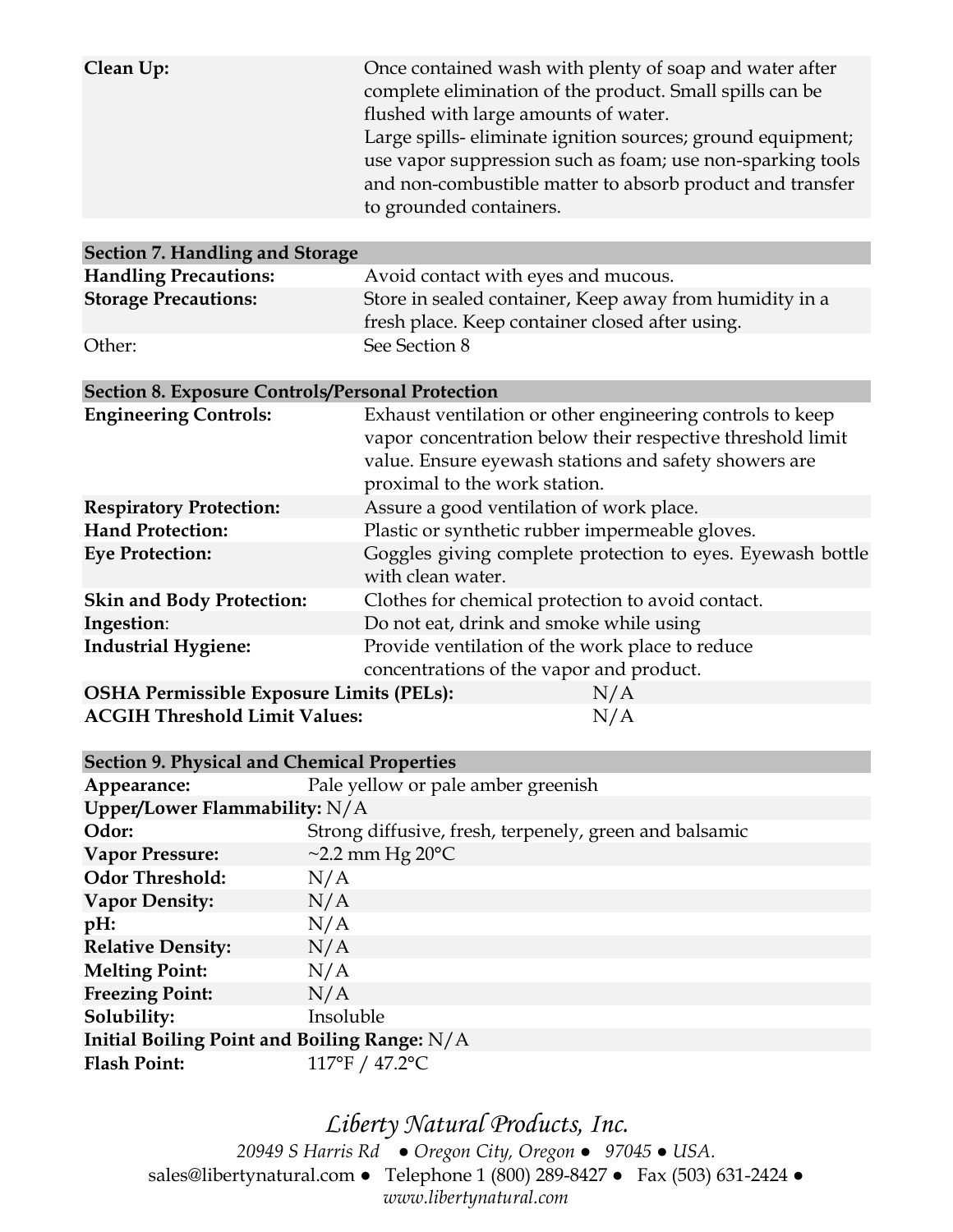| <b>Evaporation Rate:</b>       | N/A             |  |
|--------------------------------|-----------------|--|
| <b>Flammability Category:</b>  | N/A             |  |
| <b>Partition Coefficient:</b>  | N/A             |  |
| Auto-ignition Temperature: N/A |                 |  |
| Decomposition Temperature: N/A |                 |  |
| Viscosity:                     | N/A             |  |
| Specific Gravity (20/20):      | $0.860 - 0.890$ |  |
|                                |                 |  |

#### **Section 10. Stability and Reactivity**

| Stability:            | Stable under normal circumstances. Avoid heat and ignition |
|-----------------------|------------------------------------------------------------|
|                       | sources.                                                   |
| Avoid:                | Excessive heat.                                            |
| Incompatibility:      | Strong oxidizing agents; strong inorganic acids.           |
| Hazardous Byproducts: | None in normal conditions                                  |
| Other:                | None                                                       |

#### **Section 11. Toxicological Information**

Toxicological and Health Effects: Nontoxic at established levels. **Likely Routes of Exposure:** Eyes, nose, mouth, skin. LD50 (median lethal dose): N/A **INGESTION:** N/A

**Signs and Symptoms of Exposure:** See Section 2. Hazards Identification. Listed NTP Carcinogen: Not classified as a human carcinogen.

| <b>Section 12. Ecological Information</b> |                           |  |  |  |
|-------------------------------------------|---------------------------|--|--|--|
| <b>TOXICITY:</b>                          | See Section 2             |  |  |  |
| PERSISTENCE / DEGRADABILITY:              | No information available. |  |  |  |
| <b>BIOACCUMULATION POTENTIAL:</b>         | No information available. |  |  |  |
| <b>RESULTS OF PBT AND vPvB</b>            |                           |  |  |  |
| <b>ASSESSMENT:</b>                        | No information available. |  |  |  |
| <b>MOBILITY IN SOIL:</b>                  | No information available. |  |  |  |
| <b>OTHER ADVERSE EFFECTS:</b>             | Not known.                |  |  |  |

#### **Section 13. Disposal Considerations**

| <b>Disposal Containers:</b>    | Vapors may collect in empty containers. Rinse or evaporate        |  |
|--------------------------------|-------------------------------------------------------------------|--|
|                                | thoroughly.                                                       |  |
| <b>Waste Disposal:</b>         | Product is biodegradable.                                         |  |
| <b>Special Considerations:</b> | Dispose of spill containment material in accordance with Federal, |  |
|                                | State, and local laws.                                            |  |

| <b>Section 14. Transport Information</b> |                                         |  |  |
|------------------------------------------|-----------------------------------------|--|--|
| UN Number                                | UN 1993                                 |  |  |
| <b>UN Shipping Name:</b>                 | Flammable liquid, n.o.s. (Gum olibanum) |  |  |
| <b>Transport Hazard Class: 3</b>         |                                         |  |  |